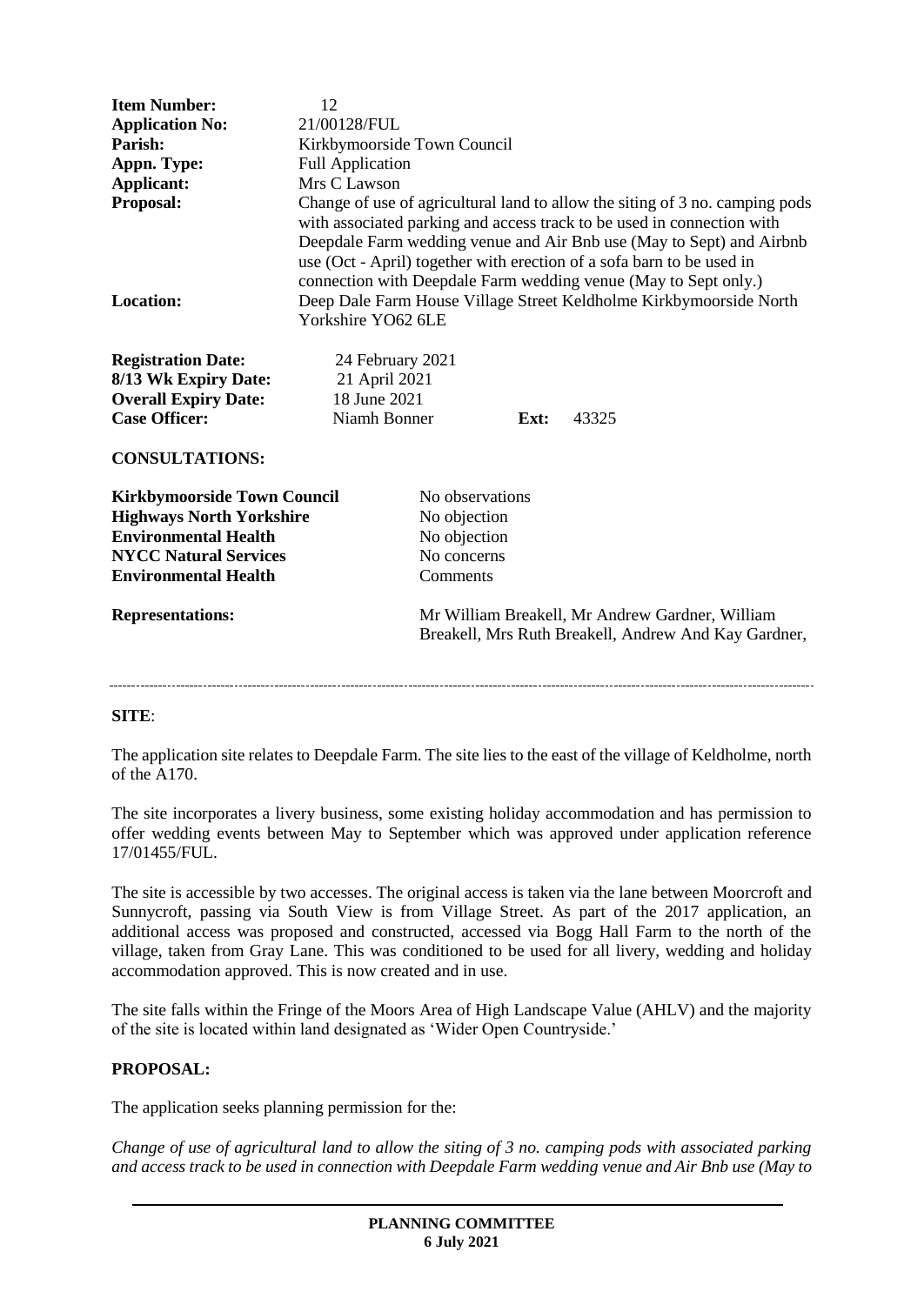*Sept) and Airbnb use (Oct - April) together with erection of a sofa barn to be used in connection with Deepdale Farm wedding venue (May to Sept only.)*

This was originally described and advertised as:

*Change of use of agricultural land to allow the siting of 3 no. camping pods with associated parking and access track together with erection of sofa barn to be used in connection with Deepdale Farm wedding venue (May to Sept) and Airbnb use (Oct - April)*

This would include three no. timber camping pods (capable of accomodating between 2-4 people) in a field directly to the south of the farmstead, to the east of the access road into the farm, set against a backdrop of existing hedging. The pods would span 5.2m long x 2.4m wide, with an 'arched' form, including a maximum height of approximately 2.7m. Each pod would include a 1m long terrace and a parking space, accessed via a stone track taken from the field entrance.

The sofa barn is a simple wooden structure that would span 3.6m x 2.4 metres and incorporates a monopitch roof design, with a maximum height of c2.5m. This would be positioned within the planting belt to the south west of the farmstead.

This change in description was fully readvertised on the 26th May 2021 , to ensure there was full clarity that the intention was for the proposed camping pods to be used all year round for the Air Bnb use, in addition to use by wedding guests. It was confirmed that the Sofa Barn would only be used in connection with the wedding business and would not be separately let on Air Bnb etc so this was clarified within the description. The Design and Access Statement noted "The idea behind the sofa barn is that it will be available for use during wedding events as a form of 'chill out' and relaxation area. "

This readvertisement would also ensure neighbours were aware of the changes made to the originally proposed scheme detailed on the revised plans and in the Agents supporting letter dated 27th April 2021, these included.

- A significant reduction in the red line area of the application site where the three no. camping pods were located.
- The proposed compacted stone access track was also significantly reduced in scale, to include the omission of a vehicle turning area. The access track would retain a central grass strip for 'a softened appearance.'
- This area where the compacted stone track was omitted would be replaced by a proposed pedestrian link (surrounded by wildflower planting) between the pods and the farmstead where the toilet/shower facilitates are already located in a purpose built block. Confirmation was provided that the pods do not have toilet/washing/cooking facilities within them so no drainage was needed.
- Planting specification/landscaping details was provided for hedging between pods
- Removal of reference to a reed bed
- No trees removal would be required to site the Sofa Barn, with no foundations necessary.
- It was noted by the Agent that "for the avoidance of doubt, the only access to be used is that shown on the attached plan."
- The Agent confirmed in an email dated 21st May 2021 that there would be no food offer on the site "so hopefully will bring trade locally."
- The Agent confirmed in an email dated 26th May 2021 that
- The livery is naturally winding down. There is just 2 people/horses as opposed to 8 before. This has significantly reduced traffic on the access road.
- Whilst it is useful to have all year round use it is unlikely that there will be much update of the pods in the winter.
- In general therefore business traffic will be minimal in winter.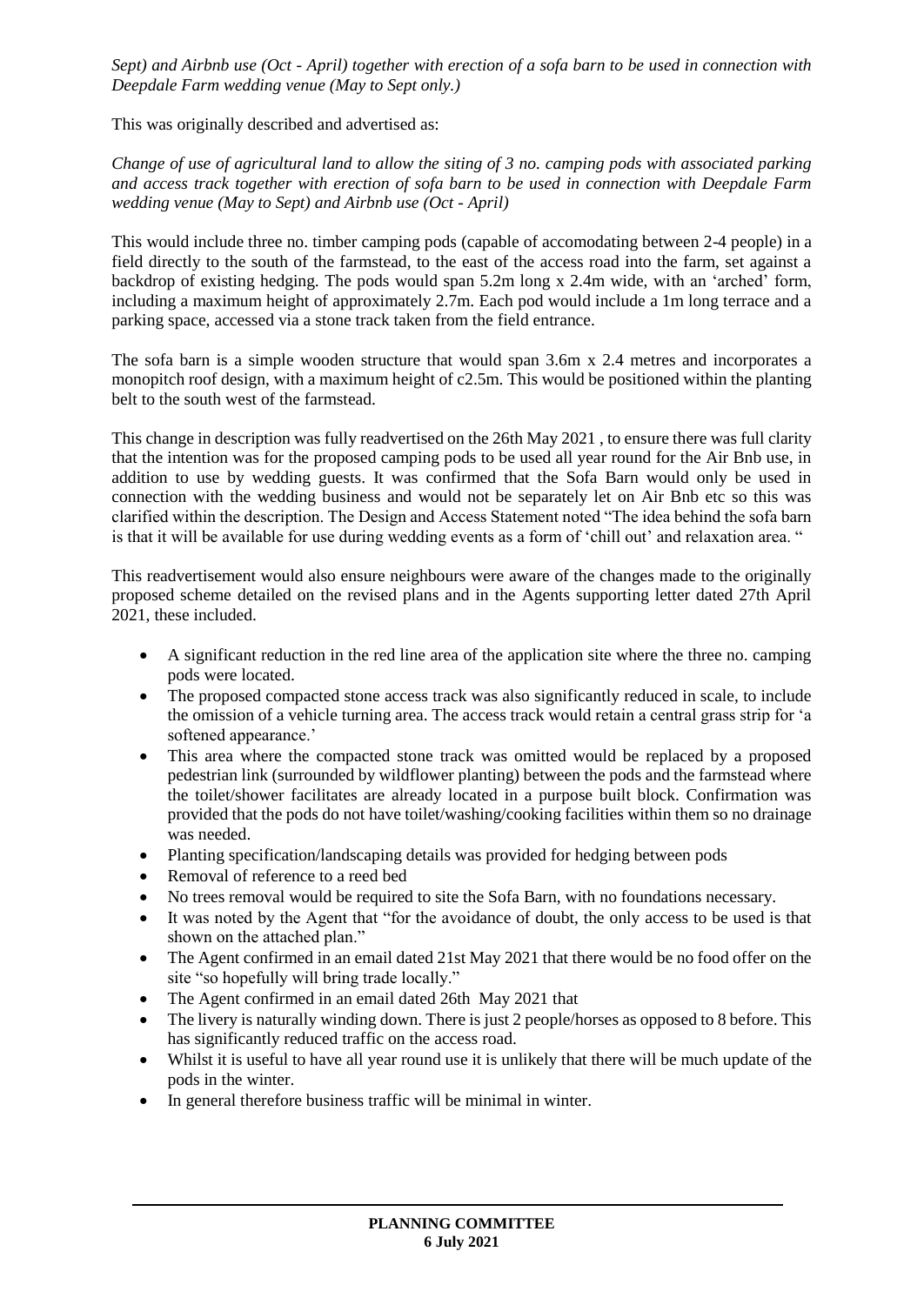## **POLICIES**

Local Plan Strategy -Policy SP1 General Location of Development and Settlement Hierarchy Local Plan Strategy - Policy SP8 Tourism Local Plan Strategy - Policy SP13 Landscapes Local Plan Strategy - Policy SP14 Biodiversity Local Plan Strategy - Policy SP16 Design Local Plan Strategy - Policy SP17 Managing Air Quality, Land and Water Resources Local Plan Strategy - Policy SP19 Presumption in Favour of Sustainable Development Local Plan Strategy - Policy SP20 Generic Development Management Issues Local Plan Strategy - Policy SP21 Occupancy Restrictions National Planning Policy Framework National Planning Practice Guidance

## **HISTORY:**

The following planning history is considered the most relevant to the current application:

08/00765/FUL: Erection of a two storey extension to north west elevation and porch to north east elevation together with detached triple garage. Approved.

15/00758/SCR: EIA Screening request for Erection of 1 no. 225kw wind turbine with a hub height of 30m and blade diameter of 27m together with associated sub station. Determined

17/00379/FUL: Erection of a single storey extension to the South West of existing tack room to provide WC and shower facilities and to re-roof existing tack room with a timber decked roof terrace / viewing platform. Approved.

17/01430/CLEUD: Certificate of Lawfulness in respect of the building works for erection of 3no. agricultural buildings and a horse walker and formation of a manege were completed more than four years before the date of this application. Approved.

17/01455/FUL: Change of use of farmstead to form part livery stables, part holiday accommodation and part wedding venue, to include erection of a 1 bedroom timber chalet, a timber yurt/BBQ hut, Dutch Barn and raised decking, siting of a 2 bedroom static caravan and a shepherds hut and use of field for camping and parking and the creation of a new access road from within Bogg Hall Farm for wedding traffic (retrospective application). Approved.

18/00023/FUL: Erection of a single storey extension to the South West of existing tack room to provide WC and shower facilities and to re roof existing tack room with a timber decked roof terrace / viewing platform (revised details to approval 17/00379/FUL dated 04.07.2017)Approved.

## **REPRESENTATIONS:**

Five formal letters of objection were received from contributors living within two properties, which will be summarised below. There are also other letters available to view online from third parties seeking clarification on certain points. Members can access the detailed responses in full on the planning file, which is available online:

### 22nd March 2021 - Mr Gardner – Southview - Objection

The area already has enough visitor development and this application suggests the first three pods are only a first phase

 Access to the wedding venue was settled in 2018 with a new road, but Village Street which is only a green lane across 3 neighbours land is still used regularly by guests, service vehicles and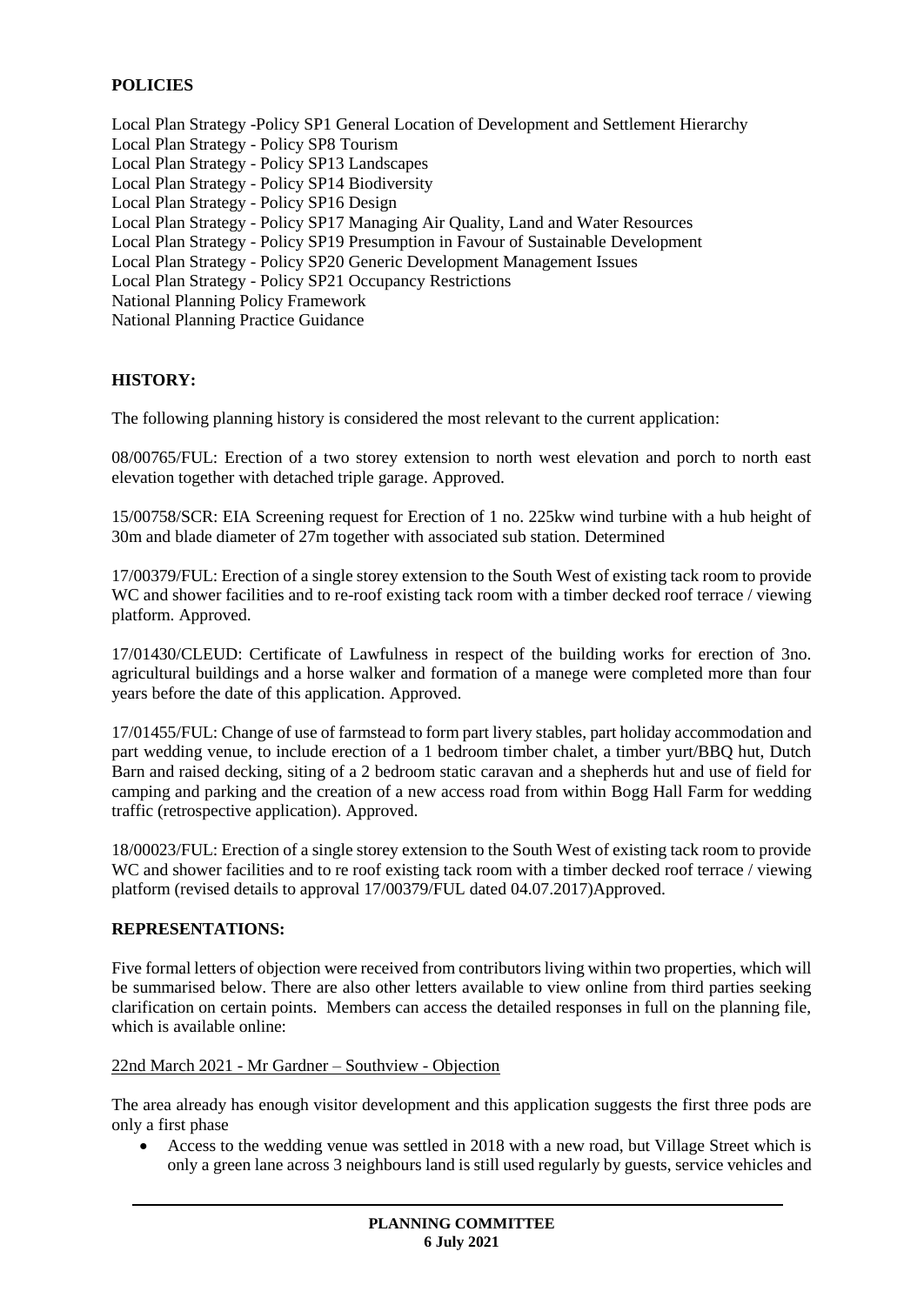the occupants of Deepdale Farm. More features would only increase this traffic.

- Will cause harm to the quality of lifestyle and business of the holiday cottage.
- Is there really a demand for luxury pods out of season and without full facilities in an exposed location.

# 22nd March 2021 - Mr Breakell - Moorcroft – Objection

- Pods would be overdevelopment in an Area of High Landscape Value.
- Current proposal is small, but concern about further incremental growth of use and environmental and social intrusion.
- Extensification of site Area previously allocated to 'non farming activities' was confirmed to the new buildings around farm yard and one camping field. This additional field would be operated all year round as accommodation and should have conditions attached regarding use, noise, lighting and other limits.
- Concern over scale of access track, why invest in an access track going nowhere and pods being at the furtherst point from wash facilities. Concerns about future growth
- The Planning Statement notes the pods will be let on a B&B basis, does this imply the breakfast will be provided elsewhere as the pods don't have cooking facilities. Will temporary equipment be used with possible environmental health or safety considerations.
- Self contained without a toilet or wash hand basin? Will there be subsequent plans for facilities?
- The proposals are likely to displace guests from existing accommodation in the immediate locality, rather than meeting demand.
- Concern over point in the Planning Statement where it was noted (para. 6.24) that the camping pods will be served via an existing reed bed… Does this refer to the foul drainage for the existing washroom facilities or for some other proposal.
- The Planning Statement noted (para 5.5) that the site was well screened, evident though the name 'Deepdale' the site is on a ridge was originally called 'High Barn.'
- Signage implications to ensure access is taken via Bogg Hall Farm on Grey Lane rather than the existing access via Village Street. Currently temporary signage is only present in association with wedding events. Wouldn't support a proliferation of directional signs, important guests use the route as agreed in previous consents.
- There should be no use of the field other than in association with the pods (ie. not for general car parking or camping.)

## 24th March - Mrs Breakell – Moorcroft - Objection

- Wedding business has a number of substantial buildings associated and the addition of a sofa barn wouldn't be in keeping with the usual requirements for people who choose a rural event for their nuptials. Would require maintenance to keep free of vermin and would be a temptation to use facilities out of season to keep it maintained.
- The proposed pods in a further field and substantial access road is clearly intended to be a growth area for the business. The siting of the pods at the far end makes it clear future application would be 'infill'
- Disagree with the term luxury, given no washing or toilet facilities.
- Mindful of the road surface across the field, disturbing to flora and fauna of this area recognised for its special qualities and knock on impact of species hierarchy.
- Objects on the grounds of inappropriate business extension, encroachment of business unnecessarily into landscape, adverse disturbance to environment. All these objection take into consideration the planning permissions (with restrictions) already given to Deepdale Farm for the wedding business. It remains difficult to monitor traffic using the old access route and also to report on noise infringement which places the onus of complaint firmly with neighbouring properties who are inconvenienced by the wedding business and any extensions.
- 16th June 2021 Mr and Mrs Gardner Southview Objection
- Change of use is inconsistent with the "farming nature of the property" and the use as a wedding and after party venue impacts very directly and detrimentally with the peaceful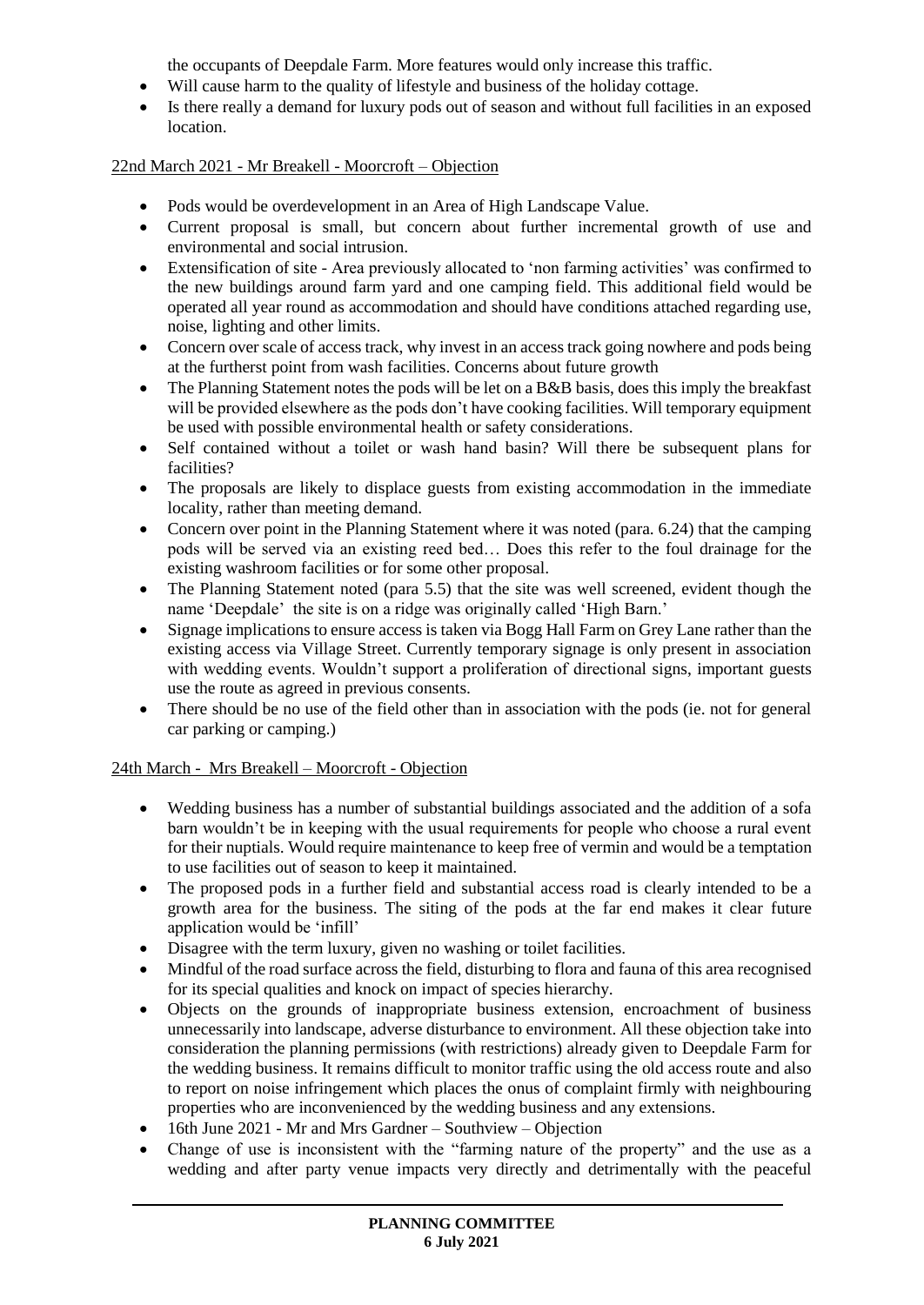lifestyle enjoyed at Southview forth e last 20 years.

- The proposal means the site will be available all year round together with the associated waste and intrusion of both noise and people.
- The previous application was granted on the basis of the new access road being used by the occupants and business, so far the new access has been built but the old one is still the preferred route. (Case Officer Note, the previous applications confirmed that the livery, wedding and holiday use must use the new access, it was not appropriate in Planning Terms to control the movement of the occupiers of Deepdale in their personal capacity or private guests.)
- The intrusive effect of weddings and their associated "partying" are out of keeping with the camping/glamping. Which discipline will prevail?
- No facilities are available to service their AirBnB outlets.
- The Applicant cannot have their cake and eat it. A gate has existed to block off the route but has not been employed due to "good neighbours" relationship. It is intended now that this will be installed to prevent access and egress and recreate the calm that previously prevailed.

## 16th June 2021 – Mr and Mrs Breakell – Moorcroft – Objection

- The changes do nothing to ameliorate the potential impact of the development and the clarification amplifies that the site will be available 364 days, with no facilities to support the concept of a 'bed and breakfast' in 'glamping pods'
- The existing use continues a long saga of ignoring planning regulations. Since retrospective permission was approved, breaches of the conditions continue, delivery trucks and guest vehicles including late at night. Thus, although the pods appear small in scale it seems highly likely that they will add to the breaches of conditions at Deepdale farm as the Applicants have not been able to control the existing access.
- Guests would be likely to use the land from Village Street to Deepdale late at night…this will continue to be a noisy intrusion.
- Pods will have no facilities but no clarification on the breakfast element of the Air BnB
- Ill conceived application, possibly as a means of overcoming the 'no further camping use' of the nearby field associated with wedding events. Increasing traffic to and from the site will increase the safety risk on the official route near Bogg Hall where the vehicular access is poor and from a 60mpg road.
- Application in the AHLV will do little for community but bring about negative impacts for neighbours.

# Town Council

The Town Council confirmed on the 17th March 2021 "no observations were recorded."

# **APPRAISAL:**

The main considerations in the assessment of this application are:

- i) Principle of the Development
- ii) Character, Form and Impact upon an Area of High Landscape Value
- iii) Amenity, including Residential Amenity
- iv) Access and Highway Safety
- v) Other Matters including Consultation Responses.

## i) Principle of the Development

Policy SP1 (General Location of Development and Settlement Hierarchy) of the Ryedale Plan, Local Plan Strategy identifies that in the Wider Open Countryside, development will be restricted to that which "*is necessary to support a sustainable, vibrant and healthy rural economy or communities."* Policy SP8 Tourism notes "*This policy supports the provision of a range of tourism accommodation across the District. The Council will support in principal within the Wider Open Countryside "New touring caravan and camping sites and static caravan and chalet self-catering accommodation and*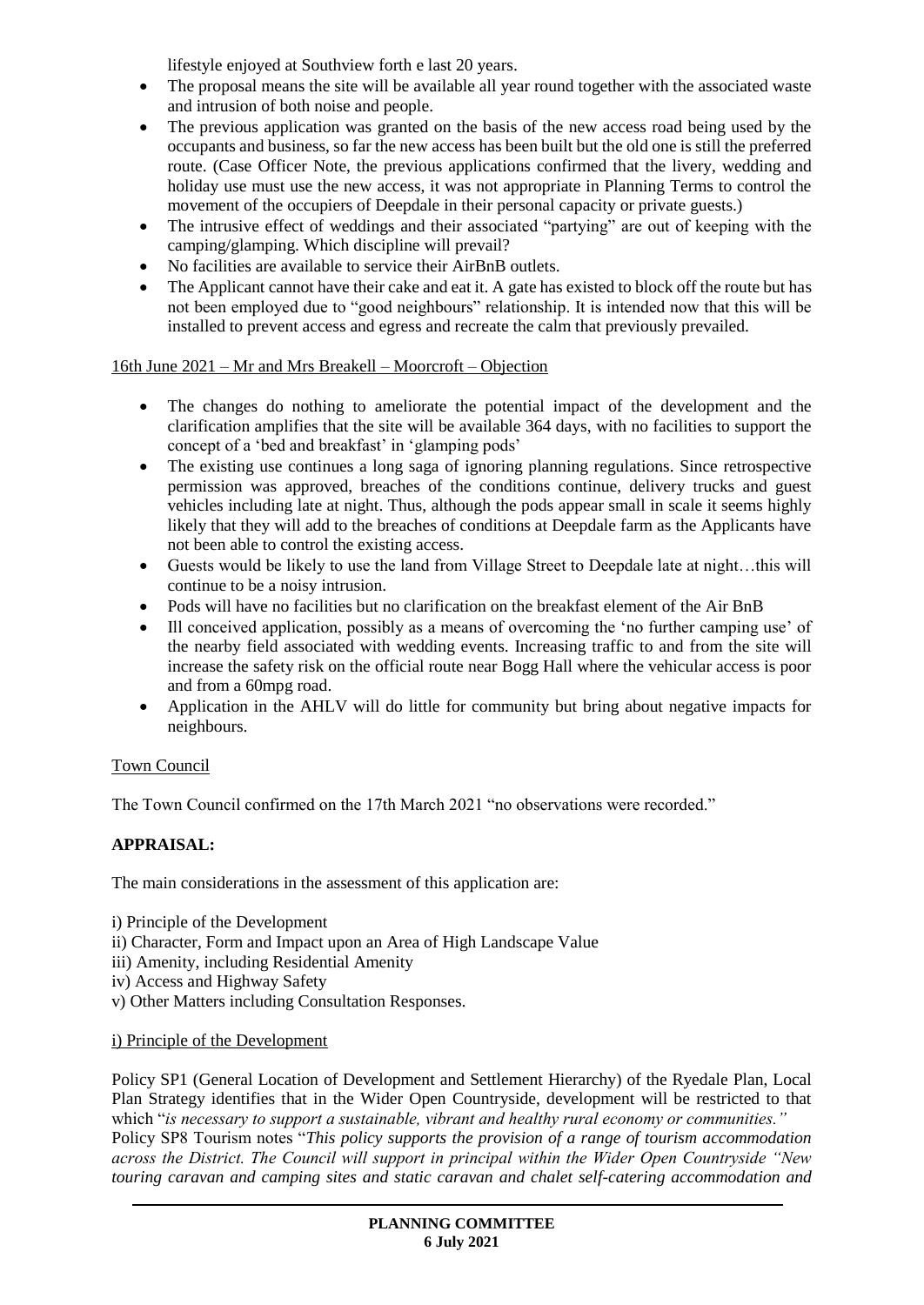*extensions to existing facilities that can be accommodated without an unacceptable visual intrusion and impact upon the character of the locality."*

It is noted that concern is raised relating to 'extensificiation' of farming land. It is noted that these structures could quite easily be removed in the future and would not contribute to the permanent loss of agricultural land.

It is also not considered that to approve permission for these units would be at the expense of the viability of other similar tourism developments in the locality. Additionally, the Agent has confirmed that there will be no meals provided for future holiday makers nor specific washing facilities, which is not a concern in planning terms. There is an existing shower and WC block (approved under 18/00023/FUL) in close proximity within the farmstead which is considered to be an acceptable arrangement and similar to many camping facilities in the District. No specific new drainage foul water drainage facilities are therefore required and surface water arising from this development development will be drained to soakaway, which will be controlled by condition.

It is therefore considered that subject to full consideration of the other aspects below this proposal for a 3no. small camping pods and 1no. sofa barn is acceptable in principle.

### ii) Character, Form and Impact upon an Area of High Landscape Value

Policy SP13 Landscapes of the Ryedale Plan, Local Plan Strategy notes the "*Fringe of the Moors are valued locally for their natural beauty and scenic qualities… there are particular visual sensitivities given their topography and resulting long distance views in Ryedale and further afield….The Fringe of the Moors are of significant historic landscape value and loss or degradation of the elements that are integral to their historic landscape character make these landscapes particularly sensitive to change."*

SP16 Design of the Ryedale Plan, Local Plan Strategy notes: *Development proposals will be expected to create high quality durable places that are accessible, well integrated with their surroundings and which "Reinforce local distinctiveness and… Protect amenity and promote well-being."*

*To reinforce local distinctiveness, the location, siting, form, layout, scale and detailed design of new development should respect the context provided by its surroundings including:*

- *Appropriate materials and traditional construction methods and techniques are used.*
- *Topography and landforms*

Policy SP20: Generic Development Management Issues of the Ryedale Plan, Local Plan Strategy notes:

- *New development will respect the character and context of the immediate locality and the wider landscape/townscape character in terms of physical features and the type and variety of existing uses*
- *Proposed uses and activity will be compatible with the existing ambience of the immediate locality and the surrounding area and with neighbouring land uses and would not prejudice the continued operation of existing neighbouring land uses*

The physical developments at the site have been considered in relation to their impact upon the character and form of the application site and the adjoining land, together with how these may affect the designated Fringe of the Moors Area of High Landscape Value.

It is considered that the proposed sofa barn, given its position within a well wooded landscaping belt and the modest proportions would not result in harm to the character of the locality nor AHLV. The Council's Tree and Landscape Officer confirmed no objection to this element of the development and recommended no conditions in relation to the sofa barn.

The 3no. pods, located in the more easterly field are also considered to be modest in scale and form. Whilst concerns have been raised in potential to possible other future development, as part of this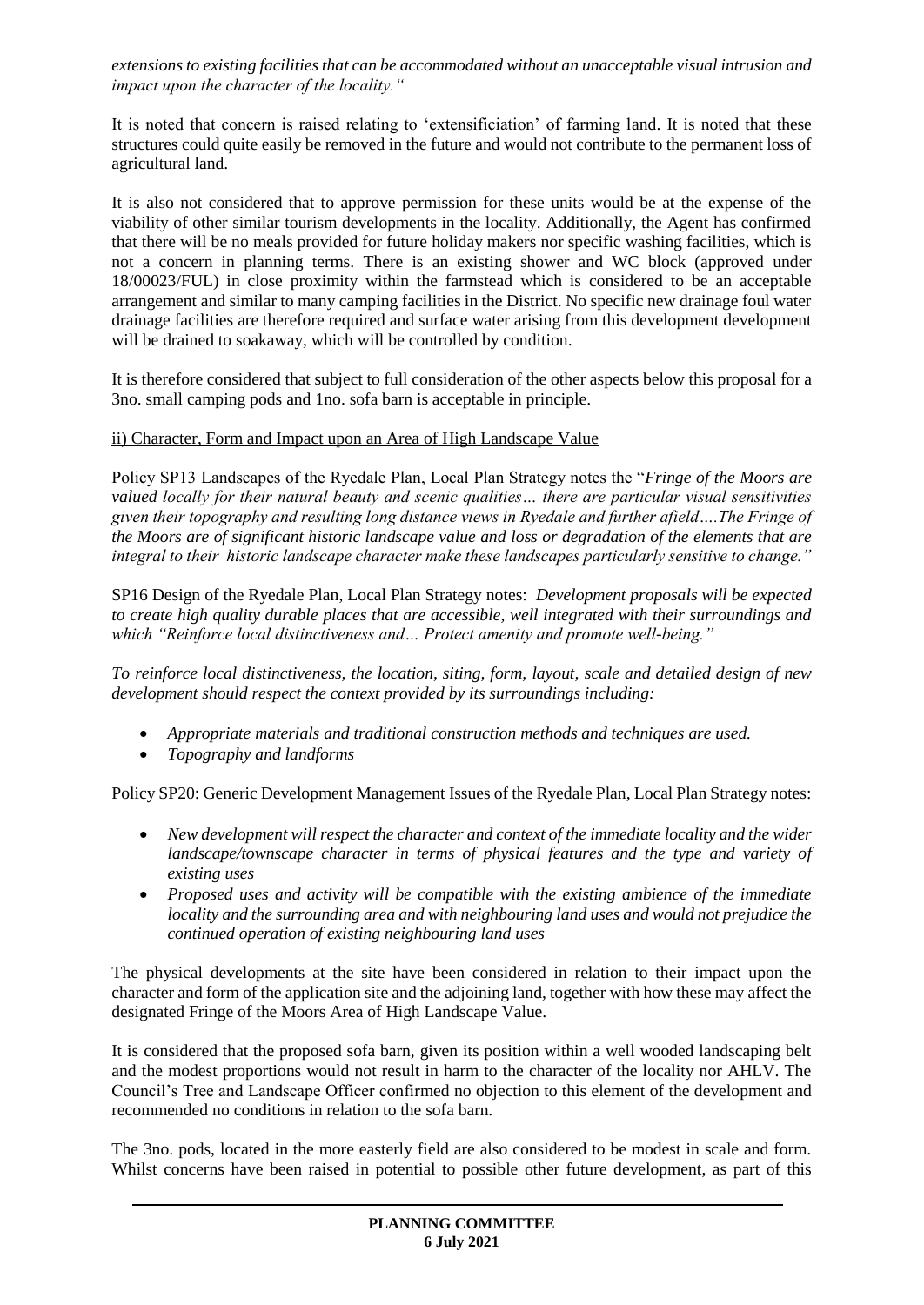planning application only the proposal in its current form can be considered. They would be completed with medium to dark coloured horizontal timber boarding, which would be able to weather naturally.

The pods would be set against a backdrop of existing mature hedging, which would left to grow up in height, as per the details within the proposed block plan and internal hedging would also be provided.

As noted the proposal would incorporate an area of access track and access footpath. It is considered that there would be only very distant public views of these units and the associated development, given their position, limited scale and use of natural materials, they would not appear isolated in the wider AHLV nor materially impact upon the ambience of the area.

A condition will be ensured to prevent any lighting without the prior written approval of the LPA. The Tree and Landscape Office has recommended conditioning of the further landscaping specifications proposed.

It is considered that the above referenced reduction in hard surfacing is welcomed, as was the reduction of the red line site area originally proposed. The placement of the pods in a part of the field further away from the farmstead (noted as a concern in the representations as perhaps being placed with a view to future further 'infill') is not considered inappropriate. Neither would it mean that future development would be automatically welcomed, any future application would be assessed on its own merits.

Therefore it is not considered that these structures nor the new access track would result in harm to the character or form of the application site, surrounding land or Area of High Landscape Value.

Furthermore it is not considered that this proposal would result in harm to the special character and appearance of the adjoining North York Moors National Park.

### iii) Amenity, including Residential Amenity

Policy SP20 Generic Development Management Issues of the Ryedale Plan, Local Plan Strategy notes:

- *New development will not have a material adverse impact on the amenity of present or future occupants, the users or occupants of neighbouring land and buildings or the wider community by virtue of its design, use, location and proximity to neighbouring land uses. Impacts on amenity can include, for example, noise, dust, odour, light flicker, loss of privacy or natural daylight or be an overbearing presence*
- *Developers will be expected to apply the highest standards outlined in the World Health Organisation, British Standards and wider international and national standards relating to noise*

As indicated within the submitted consultation responses summarised above, the occupiers of neighbouring properties (Moorcroft and Southview) have indicated their concerns in relation to the development and in terms of the ongoing compliance to the previous conditions associated with 17/01455/FUL, mainly focusing on the perceived inconsistent use of the new access via Bogg Hall Farm. Concerns were raised that this was not being consistently used and that guests, holidaymakers, livery users and delivery drivers could still be found using the original access – impacting upon the amenity of the residents in close proximity to the access.

This proposal confirms that the new tourism accommodation would be taken only via Bogg Hall Farm and the 'Traffic Access Plan' submitted to illustrate the correct entrance, which would be conditioned by the LPA should this application be approved.

It is noted that the occupiers of South View has indicated their intention to block off the route between Deepdale Farm and Village Street. This is noted, this is a civil matter which is not within the remit of the Local Planning Authority to comment on or control, however it is noted that should this happen, the application site would retain its access via Bogg Hall Farm.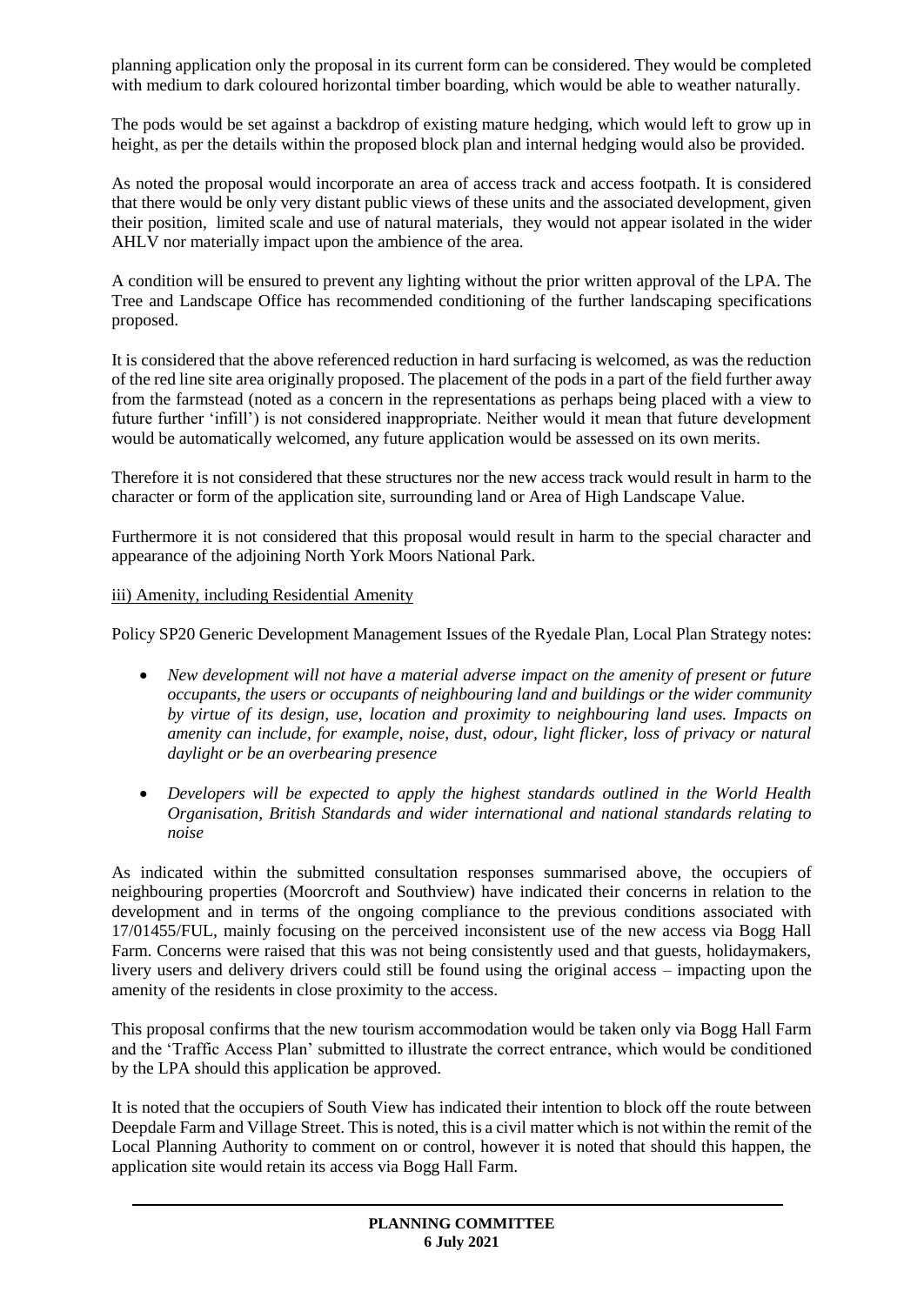The issue of compliance with the earlier planning conditions is a matter than could potentially be further explored under Planning Enforcement powers. Recent discussions have been ongoing with the Applicant, following concerns being raised by locals with the Case Officer. Action has been undertaken by the Applicant to install an additional signage to confirm that the Village Street Entrance is not for access for site wedding/holiday visitors.

It was noted by the Applicant that companies/wedding guests/holiday makers are advised of the correct access to use prior to coming to the site and that following the recent concerns, two suppliers and a specific taxi company were identified and would be contacted to be reminded of their obligations. The Applicant also confirmed that the gate allowing access to Village Street can be locked. (This was not conditioned specifically last time, as should vehicles access the property and travel northwards only to find a locked gate, turning may be challenging and this may result in more congestion.) However it would be sensible for this to be locked at during the event to ensure that all exits from the site are via Bogg Hall Farm. This point is not necessarily as relevant for this specific application for the holiday accommodation, but will form advice provided to the Applicant.

Signage was conditioned and installed as part of the earlier application, with as noted, additional recent signage has been installed on Village Street. However, to again strengthen this, a condition to ensure that there is additional signage within the at the curve in the lane where vehicles would exit onto the Bogg Hall Farm Track will be recommended, to clearly indicate that all livery/holiday/wedding traffic must proceed that way only is recommended.

It is considered that this is a pragmatic approach of dealing with concerns as they arise but that if necessary, in the future more formal action could be undertaken. It was previously noted that "Robust management of the accesses must be undertaken by the applicant, including proactive communications with new and existing site users to ensure they remain compliant with the recommended conditions." It is considered that the Applicant is willing to maintain open communication with suppliers and upon request from the LPA has followed up breaches with third parties when they have been reported.

The Council's Environmental Health Team have been consulted in relation to this proposal for the new holiday accommodation. The EHO noted in a response dated 15th April 2021 that "*I have no objection to this application with regard to noise, however I recommend that a condition be considered to implement a noise management plan to control any noisy outdoor activities at the glamping pod site at unsociable hours by the hirers."*

The Agent provided a Noise Management Plan (dated 18th June 2021) which noted the following points:

*"Objective: To control any noisy outdoor activities at the glamping pod site at unsocial hours by the hirers.*

*In addition to the previously approved Noise Management Plan (All Sections including Section 3.5), Noise Assessment Criteria and Noise Complaint Record Sheet approved under planning permission 17/011455/FUL the proposed additional parameters will be put in place for the proposed development under 21/00128/FUL.* 

*• During visitor usage of the camping pod site a regular patrol of the area will be carried out by the same nominated Noise Management Officer (NMO) to ensure that breakout noise from the area is kept to a minimum. This will take place first thing in the morning and last thing at night. During a wedding event, more regular patrols of the site will take place, every hour between 6 – midnight.* 

*• During an event the NMO shall be responsible for the implementation of the Noise Management of the whole site.* 

*• All monitoring shall be documented and kept available for inspection by an authorised officer of Ryedale District Council.*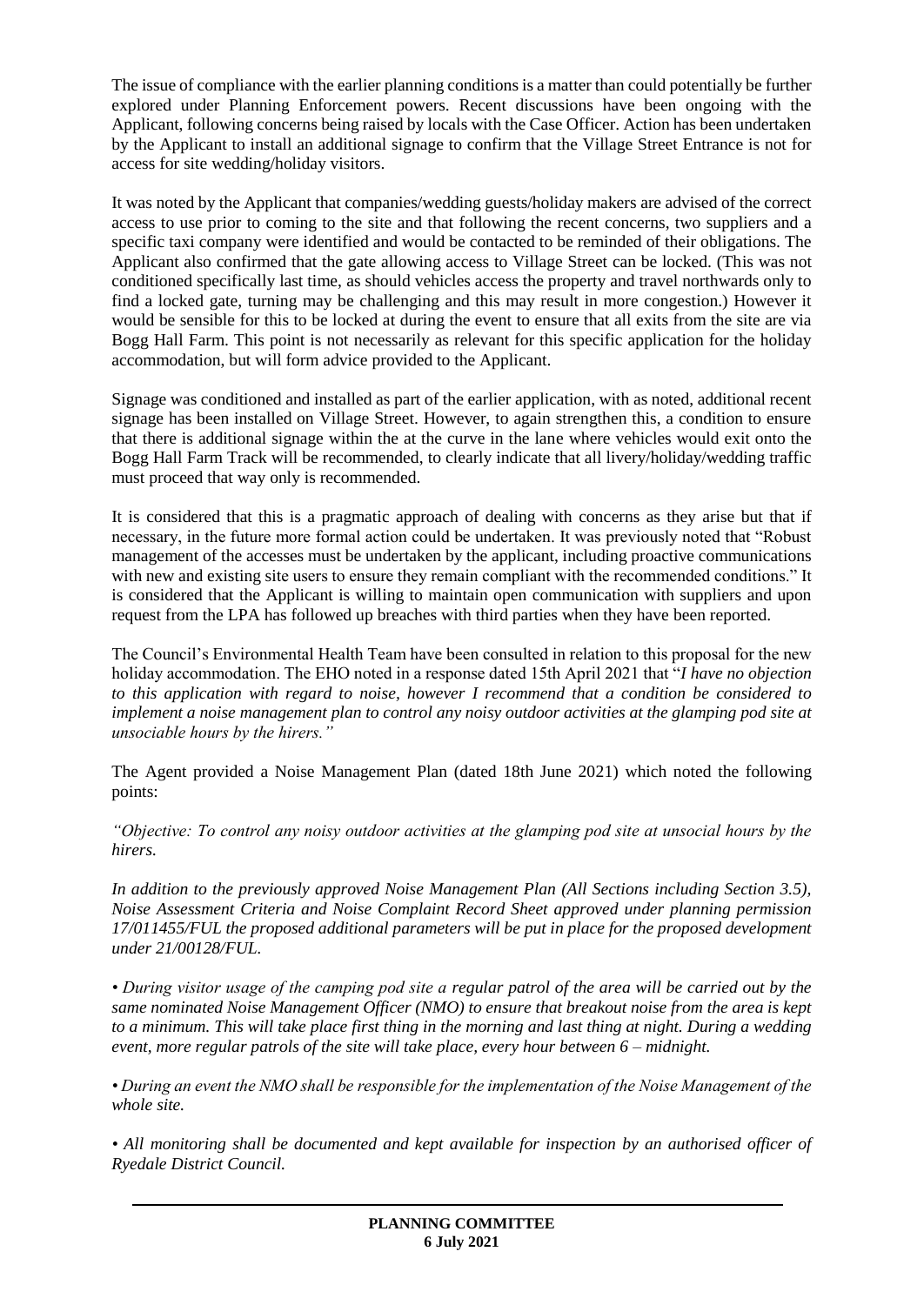*• A pre-letting information package will include confirmation that the only access to the site is through Bogg Hall Farm, Keldholme, Kirkbymoorside.* 

*• In addition, information within the pods themselves will confirm that any music should be kept to a low level due to the rural location and the proximity to neighbouring residential amenity. It will also confirm that the units are continuously monitored under the management of the farmhouse which is at all times occupied. That a regular night patrol is undertaken to ensure noise from the camping area is being kept to a minimum on account of controlling noisy outdoor activities and to protect other paying guests, neighbouring amenity and general good practice for overall safeguarding and site safety and management.* 

*• To clarify, the sofa barn is only to be used in connection with weddings and therefore will fall under the remit of the original Noise Management Plan."*

The Councils Environmental Health Officer confirmed in an email dated 23rd June 2021 that "*I am satisfied that if the Noise Management Plan as submitted 18th June 2021 is in place, this will be sufficient to control any noise outbreak." This NMP will therefore be conditioned.* 

### iv) Access and Highway Safety

Policy SP20 Generic Development Management Issues of the Ryedale Plan, Local Plan Strategy notes:

*Access to and movement within the site by vehicles, cycles and pedestrians would not have a detrimental impact on road safety, traffic movement or the safety of pedestrians and cyclists.*

The North Yorkshire Highways Officer confirmed that "*The proposal to erect 3no. glamping pods is not considered likely to generate a significant increase in vehicular activity to the application site and the existing approved access via Bogg Hall is considered appropriate to facilitate access to the proposed units with no concerns to highways safety raised. Therefore there are no local highway authority objections to the proposed development."*

As noted, a condition is recommended to ensure that the holiday uses are only accessed via the Bogg Hall Farm access and additional signage. Subject to this, it is considered that this proposal would have no adverse impact upon access and highway safety.

### v) Other Matters including Consultation Responses

The Council's Tree and Landscape Officer has reviewed the application and raised no concerns with regards to trees or potential impacts upon wildlife. A condition will be recommended to ensure the new landscaping is undertaken in accordance with the proposed block plan.

The North Yorkshire Ecologist noted *"Although no ecological information is provided, aerial photographs suggest that the field concerned is agricultural grassland immediately adjoining the farmstead, which is likely to be of minimal ecological value. The application site does not impact on any designated nature conservation sites or features, and no removal of hedgerows or trees is required. The planning statement acknowledges the need to avoid intrusive lighting. On this basis, we have no concerns from an ecology point of view."*

### **Conclusion**

The proposed additional holiday accommodation has been carefully considered and in principle, this is considered to be acceptable subject to the recommended conditions, including the use of the Bogg Hall Farm access only and adherence to the Noise Management Plan, with some additional internal signage.

It is considered that the proposed physical developments are acceptable and subject to condition would not result in unacceptable harm to the character and appearance of the immediate and wider landscape.

Therefore subject to all conditions which have been detailed above, it is considered that the proposed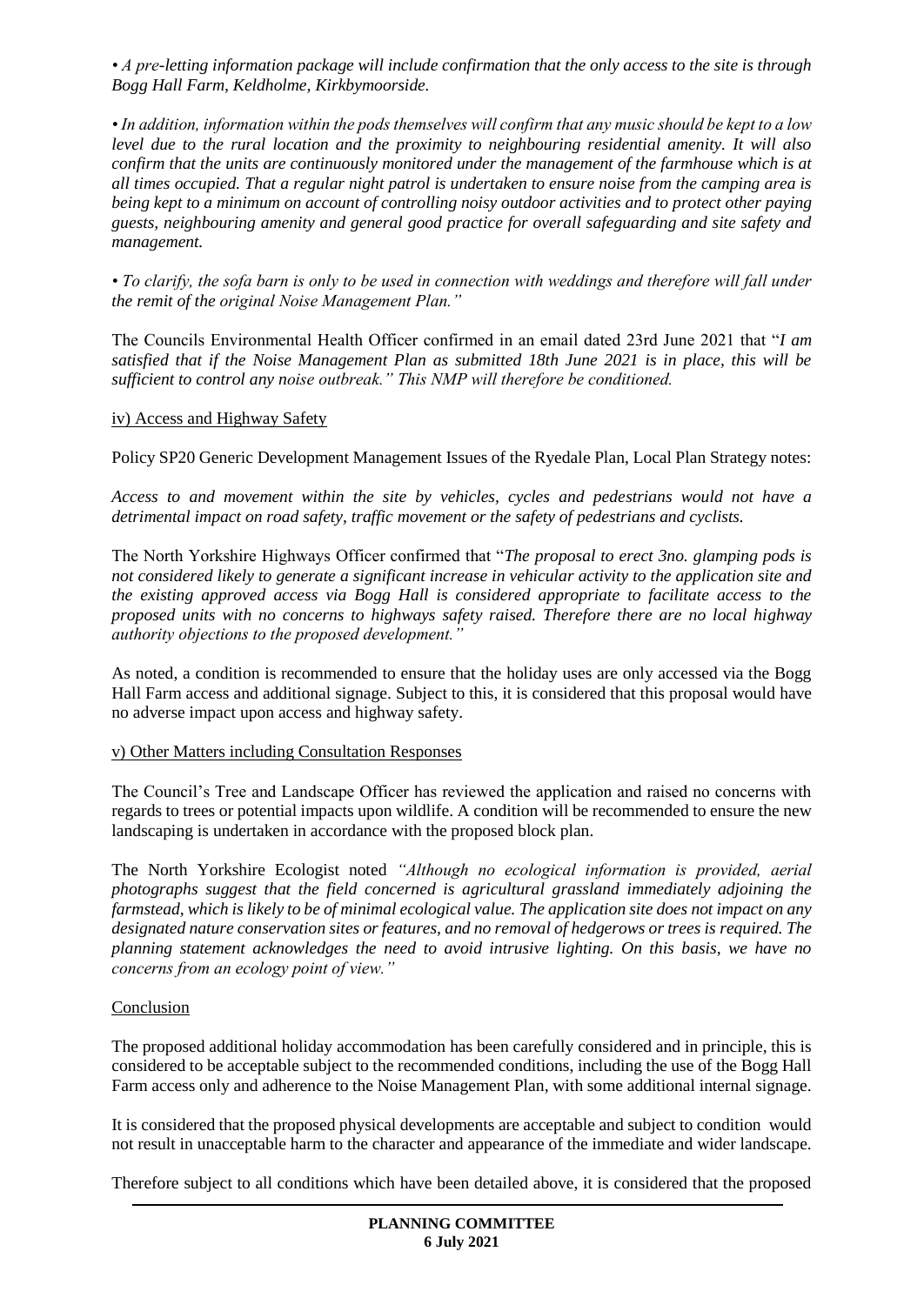development meets the relevant policy criteria outlined within Policies SP1, SP6, SP9, SP13, SP16, SP19, SP20 and SP21 of the Ryedale Plan - Local Plan Strategy and within the National Planning Policy Framework. The proposal is therefore recommended for approval.

## **RECOMMENDATION: Approval**

1 The development hereby permitted shall be begun on or before .

Reason: To ensure compliance with Section 51 of the Planning and Compulsory Purchase Act 2004

2 The development hereby permitted shall be carried out in accordance with the following approved documents/plan(s): Proposed Location Plan (Drawing no. D11881-03 Rev G) Proposed Block Plan (Drawing no. D11881-04 Rev G) Traffic Access Plan (No drawing no. Scale 1:2500) Glamping Pod Log Cabin (Drawing no. D11881-09 Rev A) Sofa Barn (Drawing no. D11881-05) Proposed Longitudinal Site Elevation (Drawing no. D11881-10 Rev A)

Reason: For the avoidance of doubt and in the interests of proper planning.

3 Unless otherwise agreed in writing by the Local Planning Authority, the scheme of landscaping as detailed on the Revised Proposed Block Plan (Drawing no. D11881-04 Rev G) shall be carried out in the first planting and seeding seasons following the occupation of the building(s) or the completion of the development, whichever is the sooner, and any trees or plants which within a period of five years from the completion of development die, are removed, or become seriously damaged or diseased shall be replaced in the next planting season with others of similar size and species, unless the Local Planning Authority gives written consent to any variation.

Reason: To protect visual amenity and the character of the area and to ensure a satisfactory environment having regard to SP13 and SP20 of the Ryedale Plan, Local Plan Strategy.

4 The development hereby approved shall be operated in accordance with the approved Noise Management Plan produced by Cheryl Ward Planning, dated 18th June 2021. The Noise Management Plan shall be reviewed after a year from the date of this planning permission (or earlier at the request of the Local Planning Authority, following receipt by either the Local Authority or the venue of a verified and justified complaint(s)), to ensure that measures to limit noise and other disturbance are maintained.

Reason: To prevent harm to neighbouring amenity in accordance with Policy SP20 Generic Development Management Issues of the Ryedale Plan, Local Plan Strategy.

5 Unless otherwise agreed in writing with the Local Planning Authority, no further associated uses (ie. camping/car parking) are hereby permitted within the field in which the 3no. camping pods have been approved, excepting those permissible under permitted development rights.

Reason: To prevent harm to neighbouring amenity in accordance with Policy SP20 Generic Development Management Issues of the Ryedale Plan, Local Plan Strategy.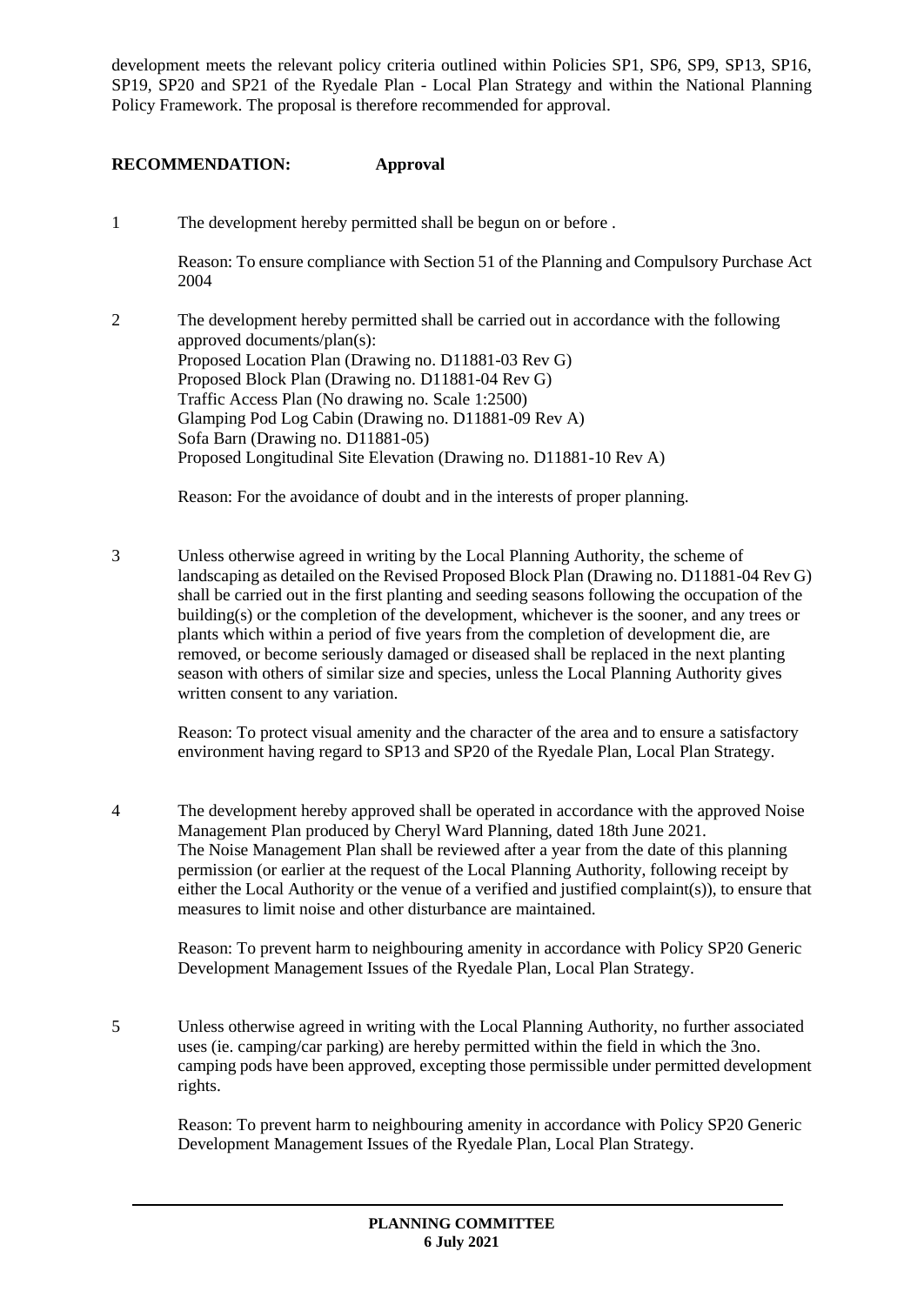6 The holiday accommodation hereby approved shall only be accessed in accordance with the access management arrangements via Bogg Hall Farm, Gray Lane, as confirmed on the drawing titled "Traffic Access Plan"(Scale 1:2500)

Reason: In accordance with SP20 of the Ryedale Plan- Local Plan Strategy and to provide appropriate operational management and advanced signage provision in the interests of highway safety and the general amenity of the development

Informative: The Applicant/Agent are respectfully reminded of their duty to ensure all holiday/livery/wedding traffic use this access via Bogg Hall Farm.

7 Unless otherwise agreed in writing with the Local Planning Authority, new internal signage shall be installed at the curve in the access track, where vehicles exiting Deepdale Farm should travel northwards to the Bogg Hall Farm exit to remind holiday makers/wedding guest/livery users of the correct site exit.

Reason: To prevent harm to neighbouring amenity in accordance with Policy SP20 Generic Development Management Issues of the Ryedale Plan, Local Plan Strategy.

8 No additional external lighting shall be installed within the camping/parking areas hereby approved without the prior approval of the Local Planning Authority.

Reason: Lighting in this exposed location within this Area of High Landscape Value and to prevent harm to neighbouring amenity, in accordance with the aims of Policy SP13 Landscapes and Policy SP20 Generic Development Management Issues of the Ryedale Plan, Local Plan Strategy.

9 The accommodation hereby permitted shall be occupied for holiday purposes only; and not as a person's sole or main place of residence.

Reason: It is not considered that the application site is suitable for permanent residential use because it is located in open countryside, in an area where permanent residential development is only permitted in exceptional circumstances and the application has only been considered in relation to holiday use, and to satisfy the requirements of Policies SP20 and SP21 of the Ryedale Plan - Local Plan Strategy.

10 The holiday accommodation hereby permitted (3no. glamping units only) shall be available for commercial let for at least 140 days a year and no let must exceed a total of 31 days in any one calendar year.

Reason: It is not considered that the application site is suitable for permanent residential use because it is located in open countryside, in an area where permanent residential development is only permitted in exceptional circumstances and the application has only been considered in relation to holiday use, and to satisfy the requirements of Policies SP20 and SP21 of the Ryedale Plan - Local Plan Strategy.

- 11 The owners/operators of the holiday accommodation hereby permitted shall maintain an up-to-date register of lettings/occupation and advertising will be maintained at all times and shall be made available for inspection to an officer of the Local Planning Authority on request. The register shall include full details of the following:
	- The main address(es) of all the occupiers of the accommodation hereby permitted
	- The start date of every one of the letting/occupations and of all the occupiers of the accommodation hereby permitted

**PLANNING COMMITTEE 6 July 2021**